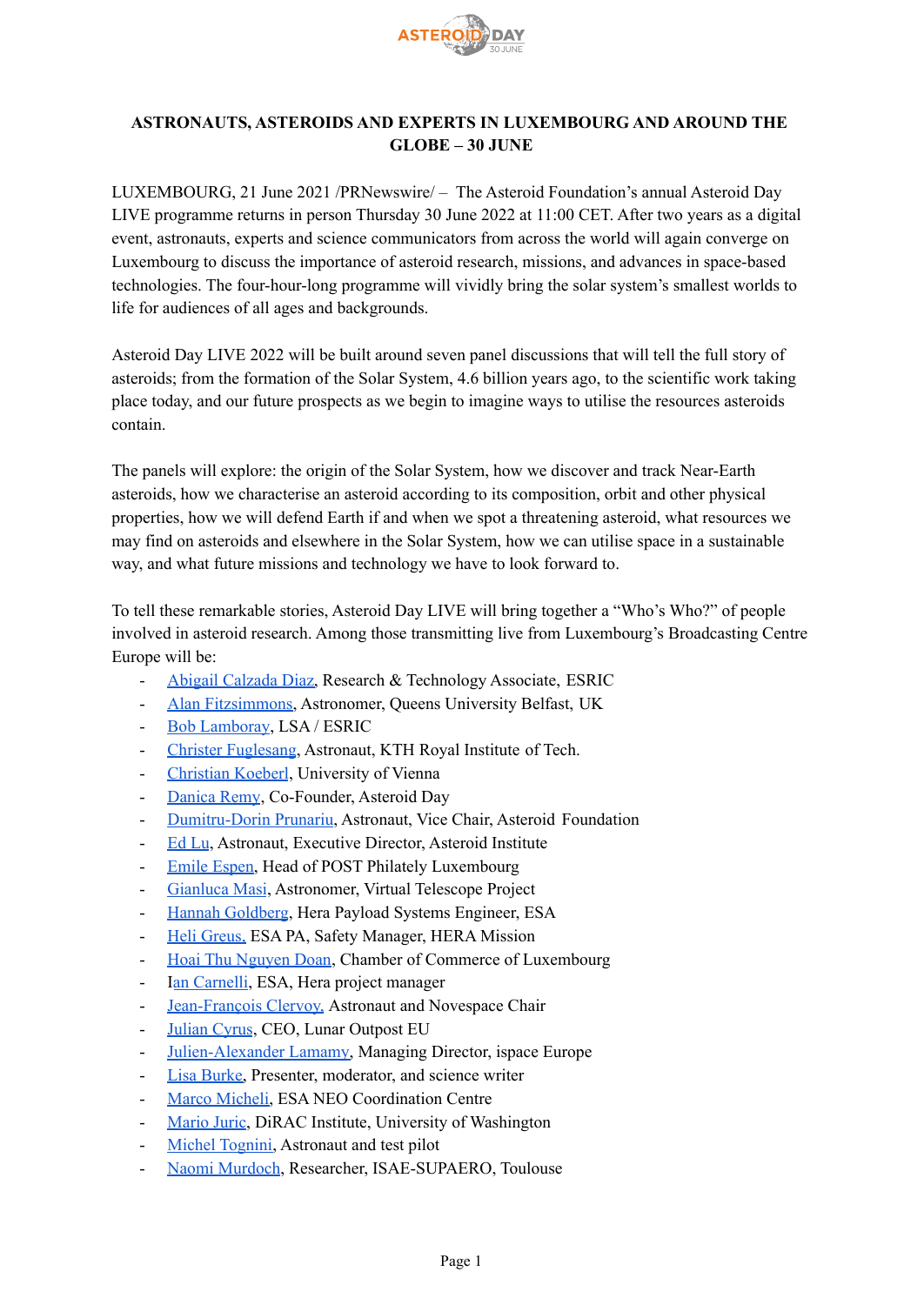

- [Patrick](https://asteroidday.org/people/patrick-michel/) Michel, Research Director, CNRS, Côte d'Azur Obs.
- Pete [Worden](https://www.linkedin.com/in/sworden/), Executive Director, Breakthrough Starshot
- Phil [Plait,](http://www.badastronomy.com/info/whois.html) Astronomer, blogger, and author
- Reza [Kianpour](https://kianpourandpartners.com/about), Artist and Designer
- Ron [Garan,](https://www.rongaran.com/) Astronaut and author
- Sabina [Raducan](https://www.linkedin.com/in/sabina-raducan-bb511a71/?originalSubdomain=uk), Astronomer, University of Bern
- [Sabinije](https://www.linkedin.com/in/sabinije-von-gaffke-76713058/?originalSubdomain=uk) von Gaffke, Moderator & Journalist
- Sara [Russell,](https://www.nhm.ac.uk/our-science/departments-and-staff/staff-directory/sara-russell.html) Researcher, Natural History Museum, London
- [Stuart](http://www.stuartclark.com/) Clark, Editorial Director, Asteroid Day
- Xavier [Thillen](https://www.linkedin.com/in/thillen/?originalSubdomain=lu), Broadcasting Center Europe

The panels this year will be moderated by Gianluca Masi, Virtual Telescope Project; Phil Plait, Astronomer, blogger, and author, and Stuart Clark, Asteroid Day's Editorial Director, and Patrick Michel, Director of Research at CNRS, Côte d'Azur Observatory. Special pre-recorded interviews will take us into the heart of missions such as NASA's OSIRIS-REx and DART.

In addition to the live broadcast, the Foundation will be hosting a number of educational events in Luxembourg throughout the last week of June. **Free events open to the public include:**

28 June 18:30 CET - **Millions on Asteroids - Why spend money on asteroid research and missions?** with speakers Danica Remy, Phil Plait and Patrick Michel at Silversquare Liberté in Luxembourg. Event [details.](https://www.eventbrite.com/e/millions-on-asteroids-tickets-361686864147?aff=ebdssbdestsearch)

29 June 18:00 CET - **Luxembourg Space Cafe** at Arendt House with Astronaut Speakers Ron Garan and Michel Tognini. Event [Details.](https://www.eventbrite.com/e/space-cafe-luxembourg-registration-359614435457?aff=ebdssbdestsearch&keep_tld=1)

2 July 15:00 CET - **Space Travellers** at Musee national d'histoire naturelle featuring Astronauts Christer Fuglesang and Dorin Prunariu. Event [Details](https://www.eventbrite.fr/e/billets-space-travelers-at-national-museum-of-natural-history-asteroid-day-365958932017)

Invitational Educational Events co-funded by the European Union include:

28 June 14:00 CET - **Planetary Scientist Patrick Michel at Lycée Vauban.** 29 June 1:00 CET - **Astronaut Ron Garan at Lycée de garçons Luxembourg.** 29 June 15:00 CET - **Asteroid Day Technical Briefing** featuring Patrick Michel, Sabina Raducan and Mario Juric sharing the latest asteroid research, joined by NASA astronauts Ed Lu, Ron Garan, ESA astronaut Michel Tognini and cosmonaut Dorin Prunariu at the modern and elegant Arendt House in Luxembourg. Event [details.](https://www.eventbrite.com/e/asteroid-day-technical-briefing-tickets-338916968777) Open to the public 1 July 17:30 CET - **Astronauts Inspiring the New Generation** with Astronaut Speakers Ron Garan and Christer Fuglesang at Tramsschapp. Event [Details.](https://www.eventbrite.com/e/astronauts-inspiring-the-new-generation-tickets-363013121017)

And at the heart of it all is the original purpose of Asteroid Day: to raise awareness that one day we will need to deflect an asteroid away from our planet. Through hard work and dedication, the global asteroid community is working to make this possible – and that puts the asteroid hazard in a class of its own, because uniquely among the natural disasters, asteroid impacts are preventable.

"Asteroid Day reminds the world of just how important these celestial objects are. They hold the keys to understanding the formation of the Solar System, provide stepping stones we will utilise to explore our solar system, and occasionally they hit our planet. We are in an extraordinary time of asteroid research and missions, and every year, our asteroid experts bring new insights and revelations." says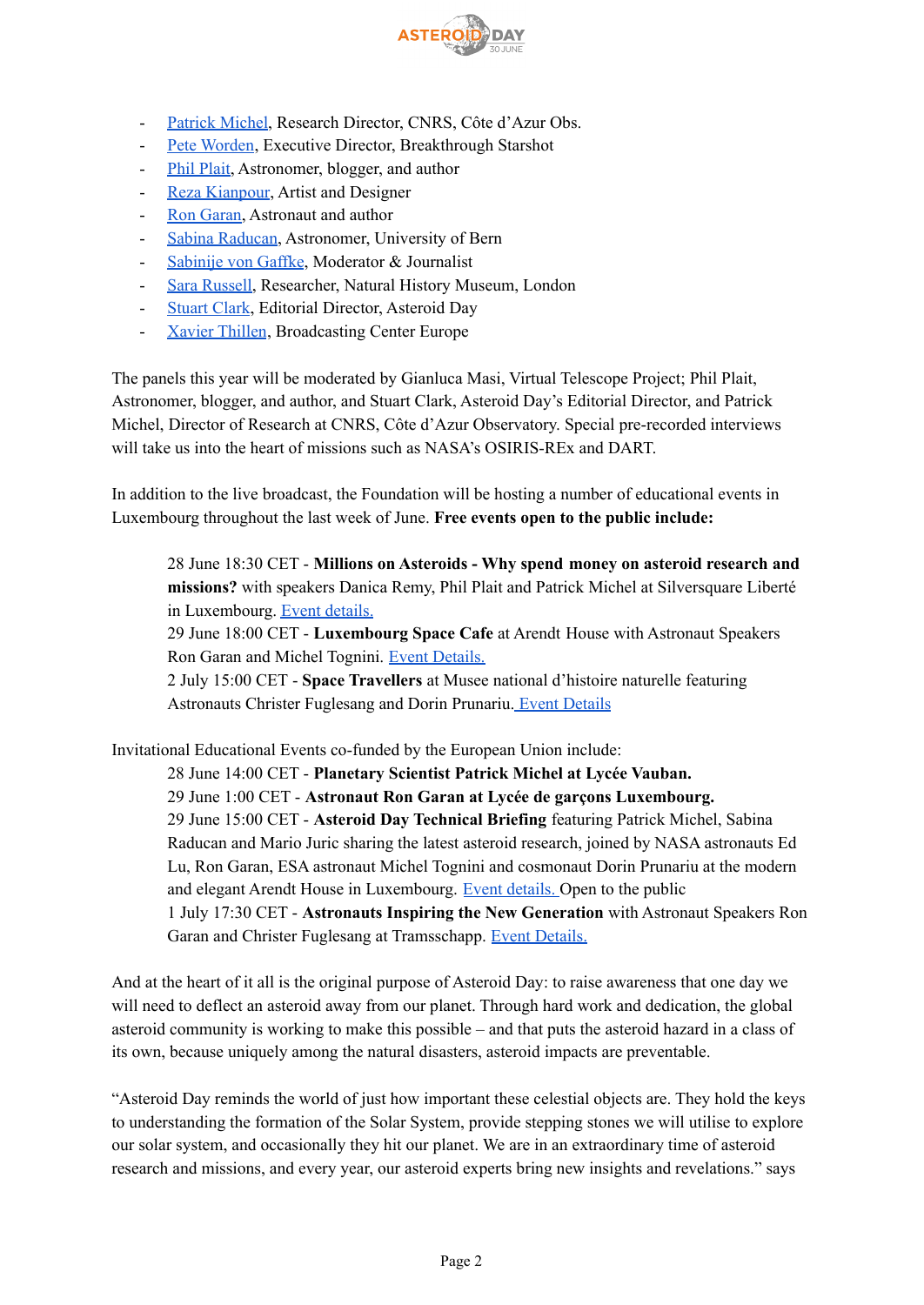

Dr Dorin Prunariu, Vice Chair of the Asteroid Foundation and a former chairman of the United Nations Committee on the Peaceful Uses of Outer Space (UN COPUOS).

Asteroid Day's Luxembourg-based partners Broadcasting Center Europe (BCE) and SES, the leader in global content connectivity solutions, will make Asteroid Day TV available for millions to tune in via SES satellite. For more details on Asteroid Day LIVE, visit [https://asteroidday.org/asteroid-day-live](https://asteroidday.org/asteroid-day-live/#hash_filters=2022)

Last week Asteroid Foundation highlighted a collection of independently organised Asteroid Day programs which are being hosted around the world in this press [release](https://asteroidday.org/news-updates/asteroid-educators-students-and-asteroid-experts-celebrate-asteroid-day-around-the-globe-30-june/). Additionally, POST Philately Luxembourg issued the first of a series of Asteroid Day Stamps, which are available for [purchase](https://www.postphilately.lu/fr-FR/products/collectionneurs/timbres-de-collection/asteroid-day-defense-2022) [here.](https://www.postphilately.lu/fr-FR/products/collectionneurs/timbres-de-collection/asteroid-day-defense-2022)

###

# About [Asteroid](https://asteroidday.org/) Day:

Asteroid Day is held on 30 June each year to mark the date of Earth's largest asteroid impact in recorded history, the Tunguska, Siberia event. Asteroid Day was co-founded by astrophysicist and famed musician Dr [Brian](https://brianmay.com/brian/biog.html) May of the rock group Queen; Apollo 9 Astronaut Rusty [Schweickart;](https://www.rustyschweickart.com/bio) Filmmaker Grig [Richters;](https://filmsunited.co/about/) and B612 Foundation President [Danica](https://b612foundation.org/members/danica-remy/) Remy, to educate the public about the importance of asteroids in our history, and the role they play in the solar system. In 2016, prompted by the leadership of the Association of Space Explorers (ASE), the United Nations declared Asteroid Day to be a global day of education to raise awareness and promote knowledge in the general public about asteroids. [Thousands](https://asteroidday.org/events/?tribe_eventcategory=2&tribe_event_display=past) of independently organised events have taken place around the globe, encompassing 125 of the world's 195 countries.

Asteroid Day is been made possible thanks to partnerships with the [Association](http://www.space-explorers.org/) of Space Explorers [\(ASE\)](http://www.space-explorers.org/), [Broadcasting](http://www.bce.lu/) Center Europe (BCE), B612 [Foundation,](http://b612foundation.org/) the [European](https://www.esa.int/) Space Agency (ESA), OHB [System](https://www.ohb-system.de/main-company.html), [Luxembourg](https://www.cc.lu/accueil/) Chamber of Commerce, [Luxembourg](https://space-agency.public.lu/) Space Agency (LSA), [The](https://www.planetary.org/) [Planetary](https://www.planetary.org/) Society, [SES,](https://www.ses.com/) the [Interdisciplinary](https://wwwen.uni.lu/snt) Centre for Security, Reliability and Trust (SnT) at the University of [Luxembourg,](https://wwwen.uni.lu/snt) and [Twitch](https://www.twitch.tv/). Asteroid Day, Asteroid Day LIVE, Asteroid Day TV and SpaceConnectsUs are all programmes of Asteroid [Foundation,](https://asteroidfoundation.org/) a Luxembourg based non-profit.

# **Join in the Asteroid Day conversation on Social Media!**

- Hashtags: #AsteroidDay #AsteroidDayLIVE #AsteroidDayTV #Luxembourg
- Website: [AsteroidDay.org](https://asteroidday.org/)
- Twitter: @asteroidday
- Twitch: [https://www.twitch.tv/asteroidday](https://eur01.safelinks.protection.outlook.com/?url=https%3A%2F%2Fmailtrack.io%2Ftrace%2Flink%2F1d926b0f0225d8d6f1aaf37b8e2c65cf27e96e7d%3Furl%3Dhttps%253A%252F%252Fwww.twitch.tv%252Fasteroidday%26userId%3D4556005%26signature%3Dc0f42b21933a2918&data=02%7C01%7CXavier_Thillen%40bce.lu%7Ccc06a2ef67694e526c3208d800e6def1%7C8d237650cdc140e1899c5601e055f3fe%7C0%7C0%7C637260338879534761&sdata=%2FqFrlYendkwVMa4TJc6XrHrp0YCsj2OD9oWzLZKOP%2Bc%3D&reserved=0)
- Facebook: [www.facebook.com/AsteroidDay](http://www.facebook.com/AsteroidDay)
- YouTube: [www.youtube.com/user/asteroidday](https://www.youtube.com/user/asteroidday)
- Instagram: <https://www.instagram.com/asteroidday>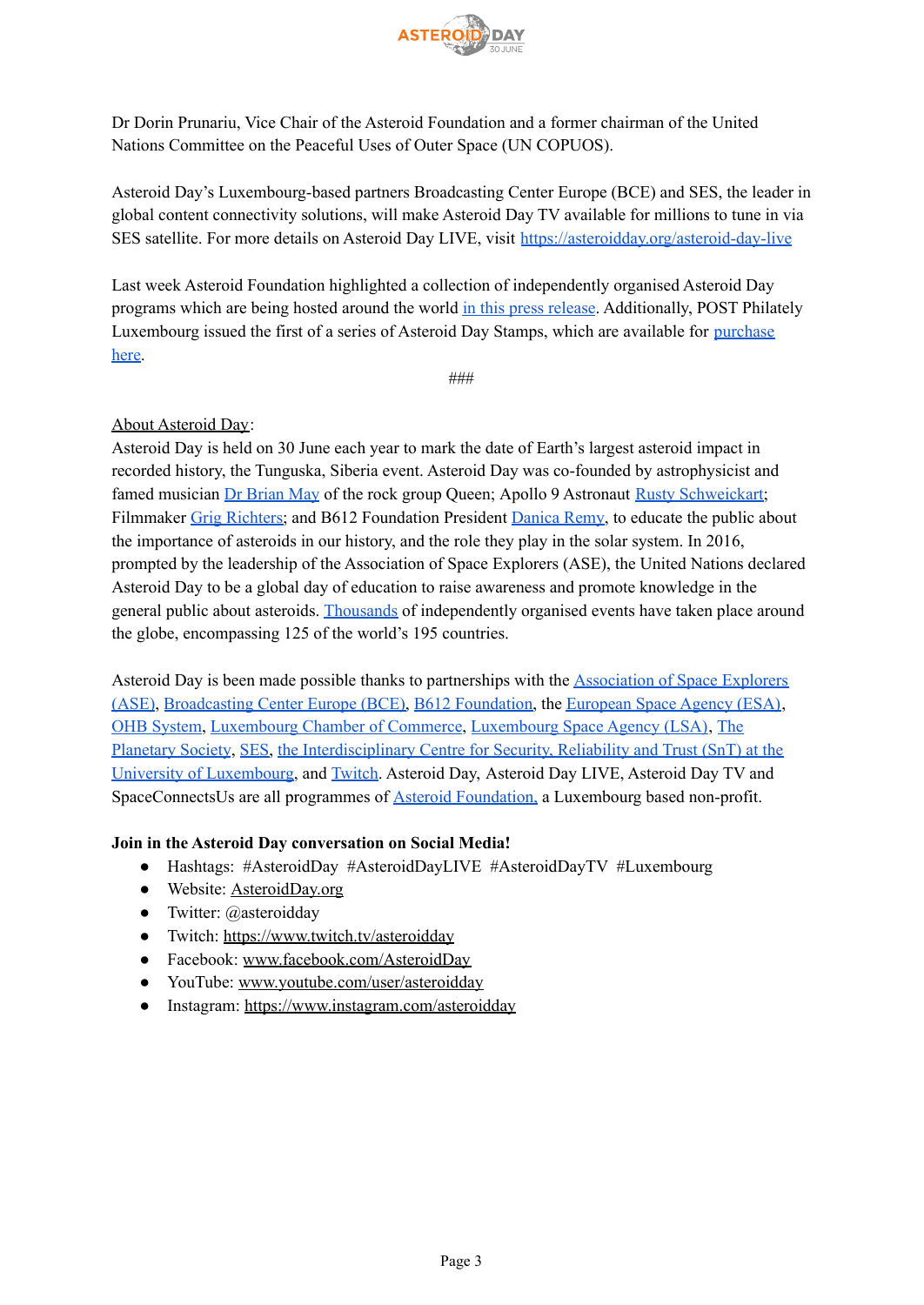

**A Media Kit** including quotes, photos, video and B-Roll video is available in the [Asteroid](https://asteroidday.org/resources/asteroid-day-press-kit/) Day [Newsroom.](https://asteroidday.org/resources/asteroid-day-press-kit/) Photos from previous Asteroid Day events in Luxembourg are available on [Flickr.](https://www.flickr.com/photos/182871239@N02/albums)

| <b>Media Contact:</b> | Asteroid Day | Colleen Fiaschetti | press@asteroidday.org                     |
|-----------------------|--------------|--------------------|-------------------------------------------|
|                       | <b>BCE</b>   | Laurent Seve       | $l$ aurent seve@bce.lu                    |
|                       | LSA          | Juliette Pertuy    | $i$ <u>uliette.pertuv@space-agency.lu</u> |
|                       | <b>B612</b>  | Danica Remy        | press@b612foundation.org                  |
|                       | SnT          | Raphaël Cayrol     | $raphael.cayrol@uni.lu$                   |

### **Asteroid Day TV - SES Broadcast Connection Details:**

### **Europe/Middle East**

Service Name: Asteroid Day 2022 HD Service ID: 5711 Transponder: 1.068 Satellite: Astra 1M Orbital Pos: 19.2 East Downlink Frequency: 11778.00 MHz Polarization: Vertical Modulation: DVB-S2 QPSK FEC: 9/10 SR: 29.5 MSym/s

### **About Arendt:**

Arendt & Medernach is the leading independent business law firm in Luxembourg and has representative offices in Hong Kong, London, New York and Paris. Its international team of 380 legal professionals represents clients in all areas of Luxembourg business law. Arendt & Medernach is dedicated to providing top-quality legal services, accompanied by a flexible approach and responsiveness in client relationships. The firm acts on behalf of a large number of Luxembourg banks, financial sector institutions and investment funds, and is continuously involved in cross-border transactions.

### **About Asteroid Foundation:**

Asteroid Foundation was formed in 2017 with a mission to promote worldwide awareness of asteroid opportunities and challenges, and the emerging space economy. The Asteroid Foundation undertakes programmes and activities to support scientists, engineers and students around the world providing free educational tools, newsletters, original articles and resources year round. Annually, the Foundation organizes events surrounding International Asteroid Day, a United Nations recognized day of education and awareness observed on 30 June. Visit their [Flickr](https://www.flickr.com/photos/182871239@N02/albums) account to see pictures from previous events. <https://asteroidfoundation.org/>

### **About Association of Space Explorers**

Founded in 1985, the Association of Space Explorers (ASE) is an international nonprofit 501c3 professional and educational organization of more than 400 flown astronauts and cosmonauts from 38 nations. ASE's Committee on Near Earth Objects (NEO), chaired by astronaut Tom Jones, works to promote global awareness of the asteroid impact threat. ASE delivers subject matter expertise and the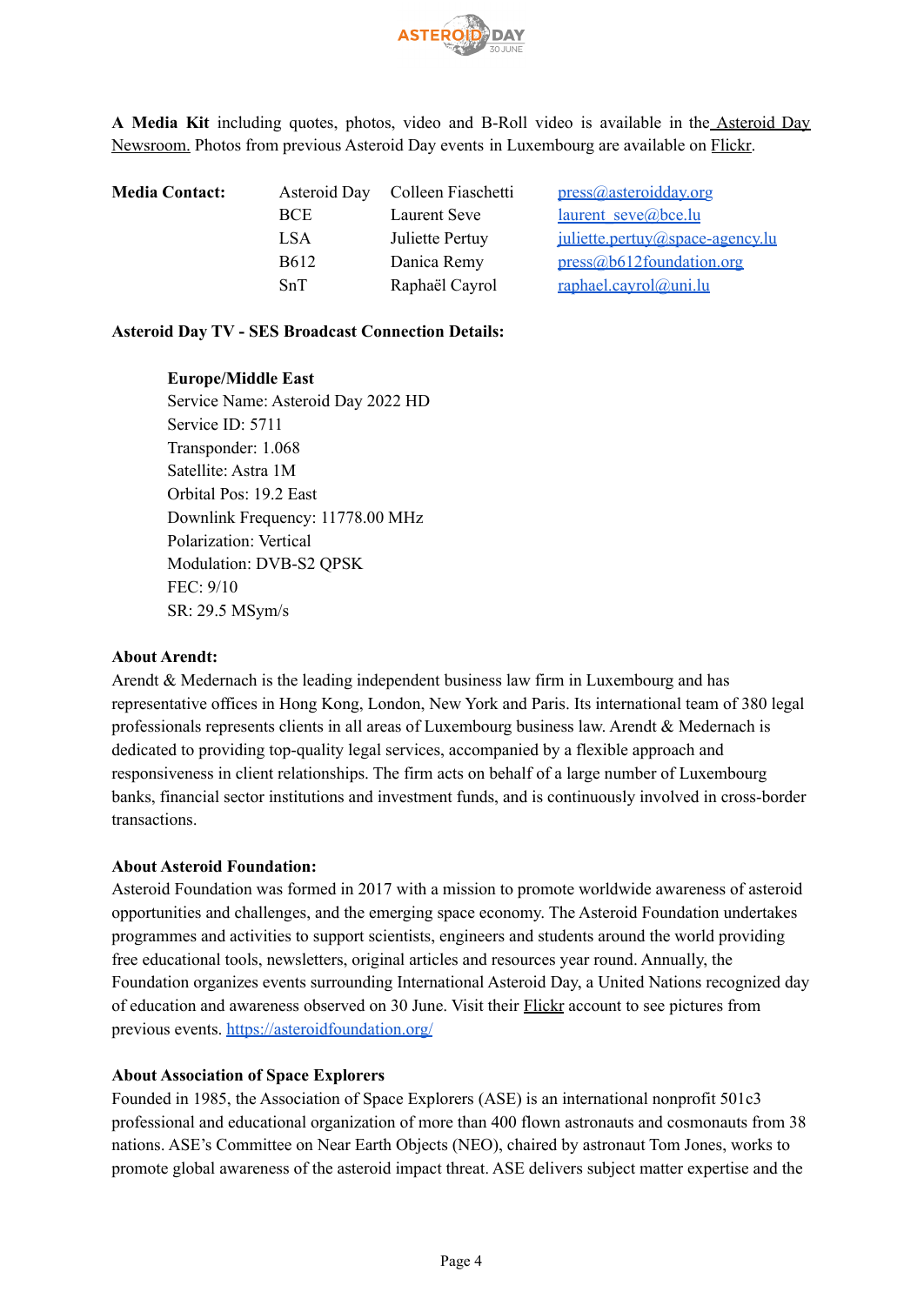

astronaut perspective on key topics related to NEOs, including developments in planetary defense, advancements in NEO discovery and characterization, and impactor mitigation campaign design. ASE NEO Committee members also support the bi-annual IAA Planetary Defence Conference and the annual Asteroid Day event in Luxembourg. <https://www.space-explorers.org/>

### **About Asteroid Institute and B612 Foundation**

Asteroid Institute brings together scientists, researchers and engineers to develop tools and technologies to understand, map and navigate our Solar System. A program of B612 Foundation, the Asteroid Institute leverages advances in computer science, instrumentation and astronomy to find and track asteroids. Since 2002, the Foundation has supported research and technologies to enable the economic development of space and enhance our understanding of the evolution of our Solar System in addition to supporting educational programs, including Asteroid Day. [Founding](https://b612foundation.org/our-team/#hash_filters=founding-circle) Circle and [Asteroid](https://b612foundation.org/our-team/#hash_filters=asteroid-circle) [Circle](https://b612foundation.org/our-team/#hash_filters=asteroid-circle) members and individual donors from 46 countries provide financial support for the work. For more information, visit [B612foundation.org](https://b612foundation.org/)**.**

# **About Broadcasting Center Europe (BCE)**

Broadcasting Center Europe (BCE) is a European leader in media services, system integration and software development in the areas of television, online video, streaming, radio, production and postproduction, telecommunication and IT. With its extensive experience on the media market, our team provides high-quality services and will always find the solution that matches your project and budget. With more than 200 highly qualified and motivated people, BCE serves about 400 clients in various sectors, such as TV channels, radio stations, film distributors, producers, advertising companies, sports federations, fashion, events, institutions and telecommunications operators. [www.bce.lu](http://www.bce.lu/)

# **About the Interdisciplinary Centre for Security, Reliability and Trust (SnT)**

The Interdisciplinary Centre for Security, Reliability and Trust (SnT) at the University of Luxembourg conducts internationally competitive research in information and communication technology. In addition to long-term, high-risk research, SnT engages in demand-driven collaborative projects with industry and the public sector through its Partnership Programme. The resulting concepts present a genuine, long-lasting competitive advantage for companies in Luxembourg and beyond. [www.snt.uni.lu](http://www.snt.uni.lu/)

### **About Luxembourg Chamber of Commerce**

The main role of the Chamber of Commerce is to protect and promote the interests of businesses and the economy of Luxembourg. To enable it to fulfil this mandate, it has been granted the status of a public establishment, which comes with some significant prerogatives. Since membership of professional businesses is mandatory in Luxembourg, the Chamber of Commerce has high rates of affiliation, with 90,000 member companies, corresponding to 75% of the country's total salaried employment and 80% of Luxembourg's GDP, making it the biggest employers' group in the country. It represents all businesses in Luxembourg except those in the artisanal and agricultural sectors. The Chamber of Commerce implements projects and infrastructures for sustainable and prosperous economic development. [https://www.cc.lu](https://www.cc.lu/)